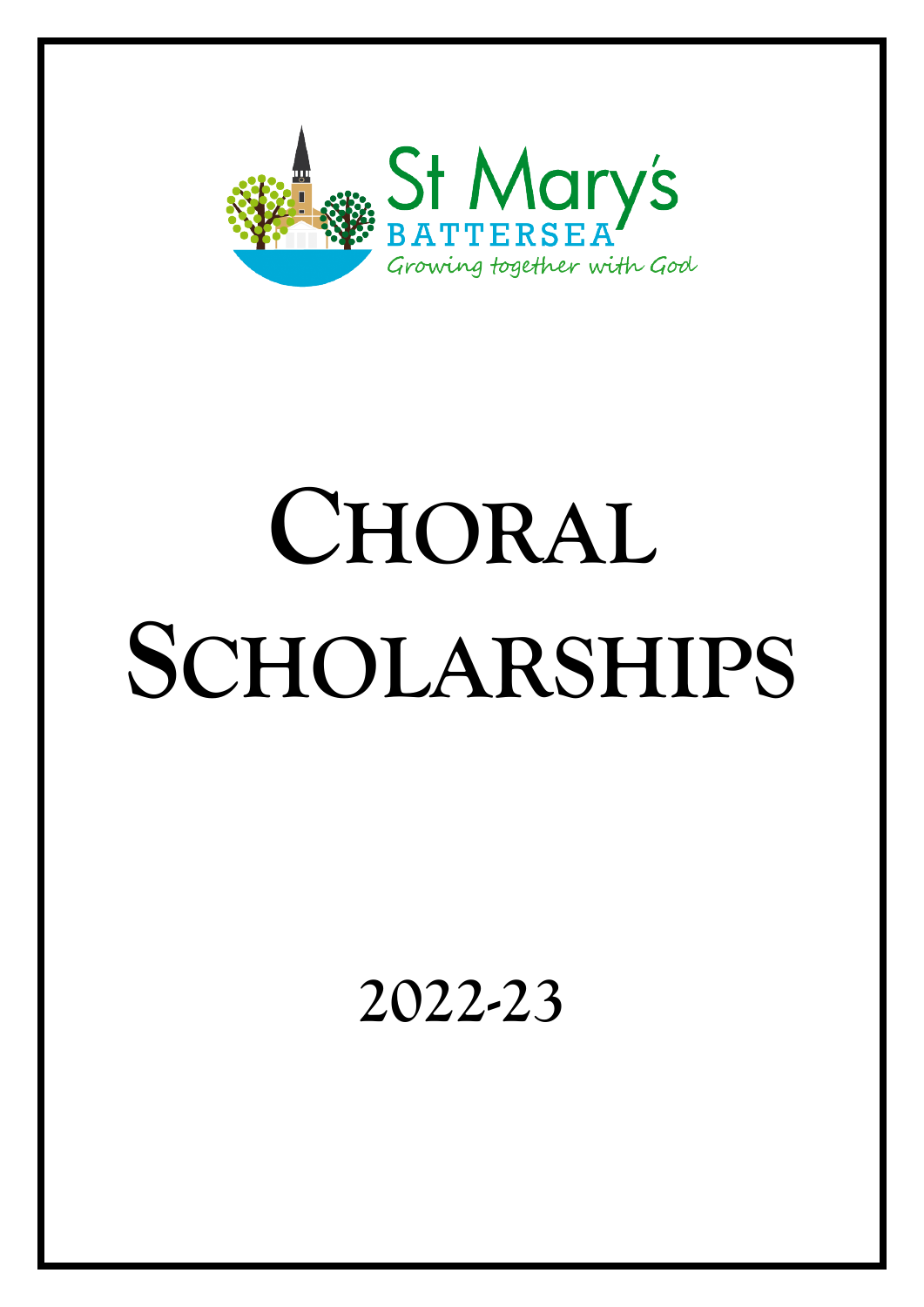St. Mary's Parish Church, Battersea, seeks to appoint two **Choral Scholars** for the academic year 2022- 23 (September-July): one Alto and one Tenor. Scholars are paid an annual honorarium of **£1,500** plus extra fees for any weddings/funerals as available through the year.



#### **Music at St. Mary's**

Music plays an integral role in worship at St. Mary's. The church has a very able and enthusiastic robed SATB choir, supported by the four Choral Scholars (SATB), which performs music covering a variety of musical styles from the Renaissance to the present day. St Mary's has maintained a high standard of music throughout the last few years, featuring solo cantors, virtual choir performances, quartet singing and a return to full choir singing as soon as this was possible.

At a typical Sunday Eucharist, along with the hymns, the choir normally sing an anthem, a motet, a psalm (Anglican chant or Responsorial), and a mass setting which is usually congregational. Once per term the choir perform a choral mass, such as Mozart's *Spatzenmesse* or Haydn's *Little Organ Mass*, with instrumental accompaniment. The choir and choral scholars are not required on the 1st Sunday of the month except in occasional circumstances. Evensong is sung on the 2<sup>nd</sup> and 4<sup>th</sup> Sundays of the month. These are full choral evensongs which allow the choir to explore more repertoire including evening settings such as Stanford *in G* and Howells *Collegium Regale*.

In addition to leading worship at the Sunday services, the choir perform large-scale works such as Part Two of Handel's *Messiah* with orchestra, Buxtehude's *Membra Jesu nostri,* and Mozart's *Missa brevis in G.* Other recent performances include services at Guildford Cathedral in 2021 and singing Christmas carols for the Mayor of Wandsworth at Wandsworth Town Hall's "Deck the Halls". The choral scholars have significant roles in all music making including performing the solos in the larger works.

The church is a particularly beautiful Grade I listed Georgian building on the banks of the river Thames and is an inspiring place to work. The organ is a 1991 Saxon Aldred two manual tracker action instrument with 27 speaking stops, and there is also a 5'5" Kawai grand piano



which is regularly used for services and concerts. Scholars are sometimes able to use the church for practice, concert performances, teaching etc. subject to agreement from the Director of Music and booking with the Parish Office.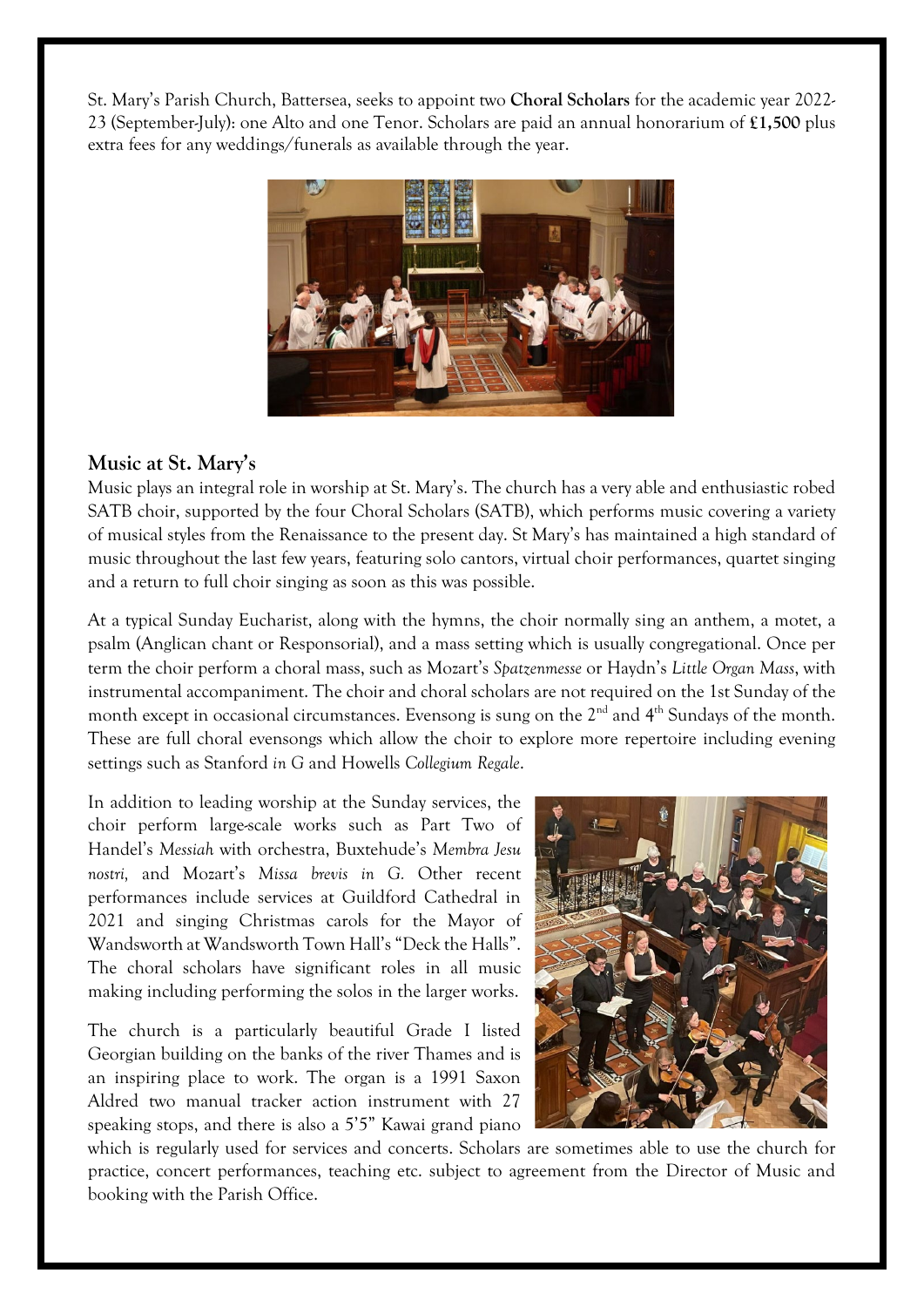### **The Scholarships**

The Choral Scholars will help to enhance and support the choir of St. Mary's. As well as having the opportunity to expand their knowledge of repertoire and technique, the scholars will be able to improve their abilities through leadership of the choir. The scholarship will serve as a solid foundation for those applying for cathedral/university/collegiate choral scholarships, as well as helping to consolidate and expand skills of those who may be studying at or who have graduated from university or conservatoire.



Under the direction of the Director of Music and/or the Organ Scholar, each Choral Scholar is expected to be present at all rehearsals and services during term time, as well as major Feast Days (Advent, Holy Week and Easter, Ascension Day, etc.) and concerts which may fall outside of term. Although *not* expected for Midnight Mass/Christmas Day, scholars will be expected to attend all other Advent, Christmas, Holy Week and Easter services. 4 weeks' holiday (a week being a Wednesday rehearsal and Sunday service(s)) is permitted during the term of the scholarship by agreement with the DoM.

The Choral Scholars may have many opportunities for solo performances through the year by mutual agreement with the Director of Music. There are two recital series which run at St Mary's each year, as well as choral concerts. Scholars are encouraged to perform as a quartet or as soloists. It is hoped the Choral Scholars will have a thorough involvement in the music making and life of the church.

## **Typical Weekly Timetable** Wednesday

19:30 - 20:45 Choir Rehearsal

#### Sunday

*(Every Week except 1st Sunday of each month)*  09:45 - 10:30 Choir Rehearsal 11:00 - 12:15 Morning Eucharist

*(2nd and 4th Sunday of each month except in Lent & Advent)* 16:45 – 17:45 Choir Rehearsal 18:00 - 19:00 Choral Evensong

This list is not intended to be exhaustive and the Choral Scholars may be asked to sing at other services on occasion. Some help maintaining and managing the choir library is required.

#### **Person Specification**

This position is open to all ages and stages of career (gap year, undergraduate, postgraduate, etc.) and provides an excellent training to those who are looking to support their music studies and improve their abilities as a choral singer and/or soloist.

Applicants should have experience of choral and/or solo singing and have secure sight-reading skills. Previous experience of church music is highly desirable but not essential. Good self-management and time keeping is also necessary. Above all, a passion for high standards of music making and choral singing is crucial. It is also expected that scholars will take part in some wider aspects of the church's life, being good team-players willing to work well with others.